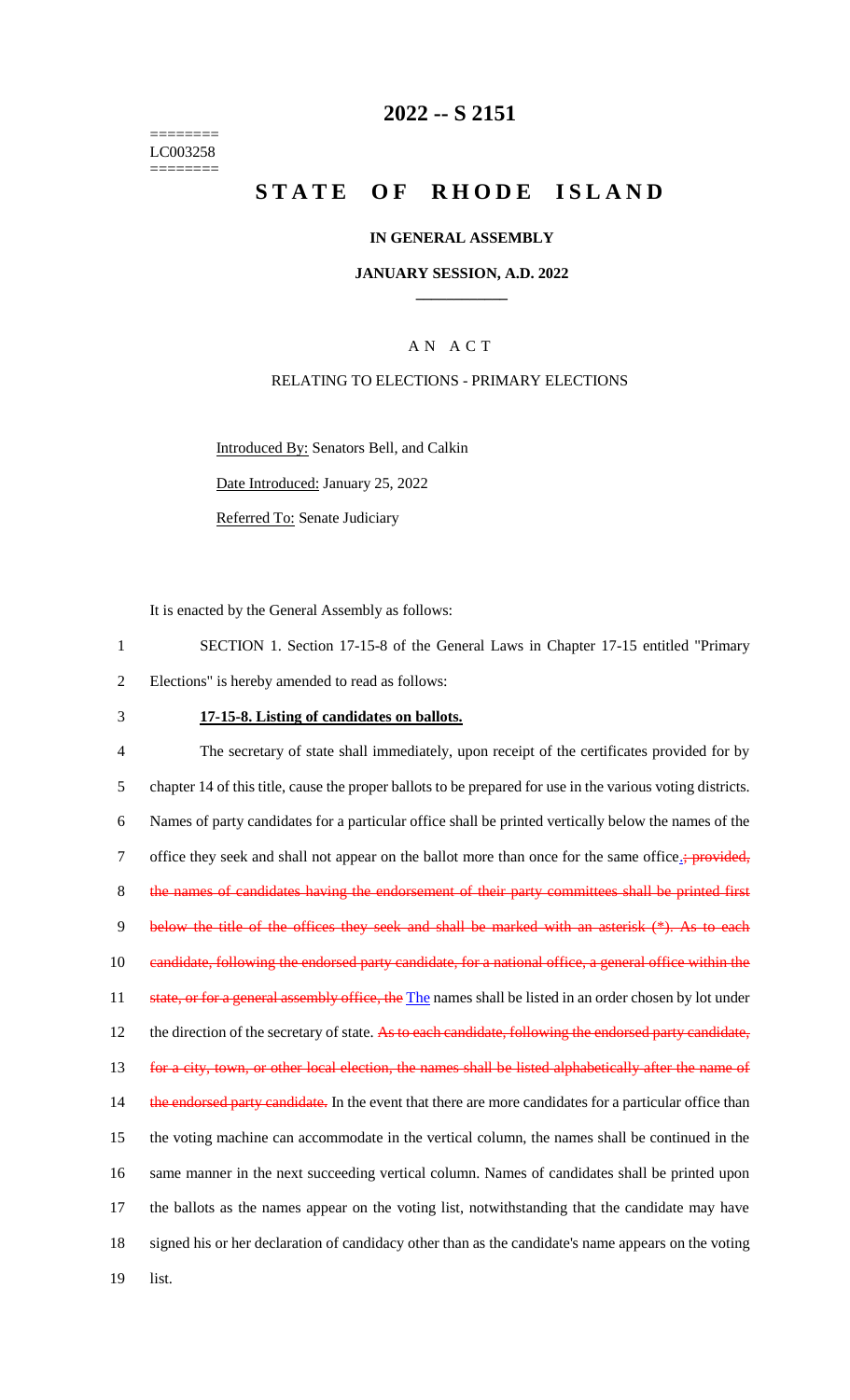1 SECTION 2. This act shall take effect upon passage.

#### $=$ LC003258  $=$